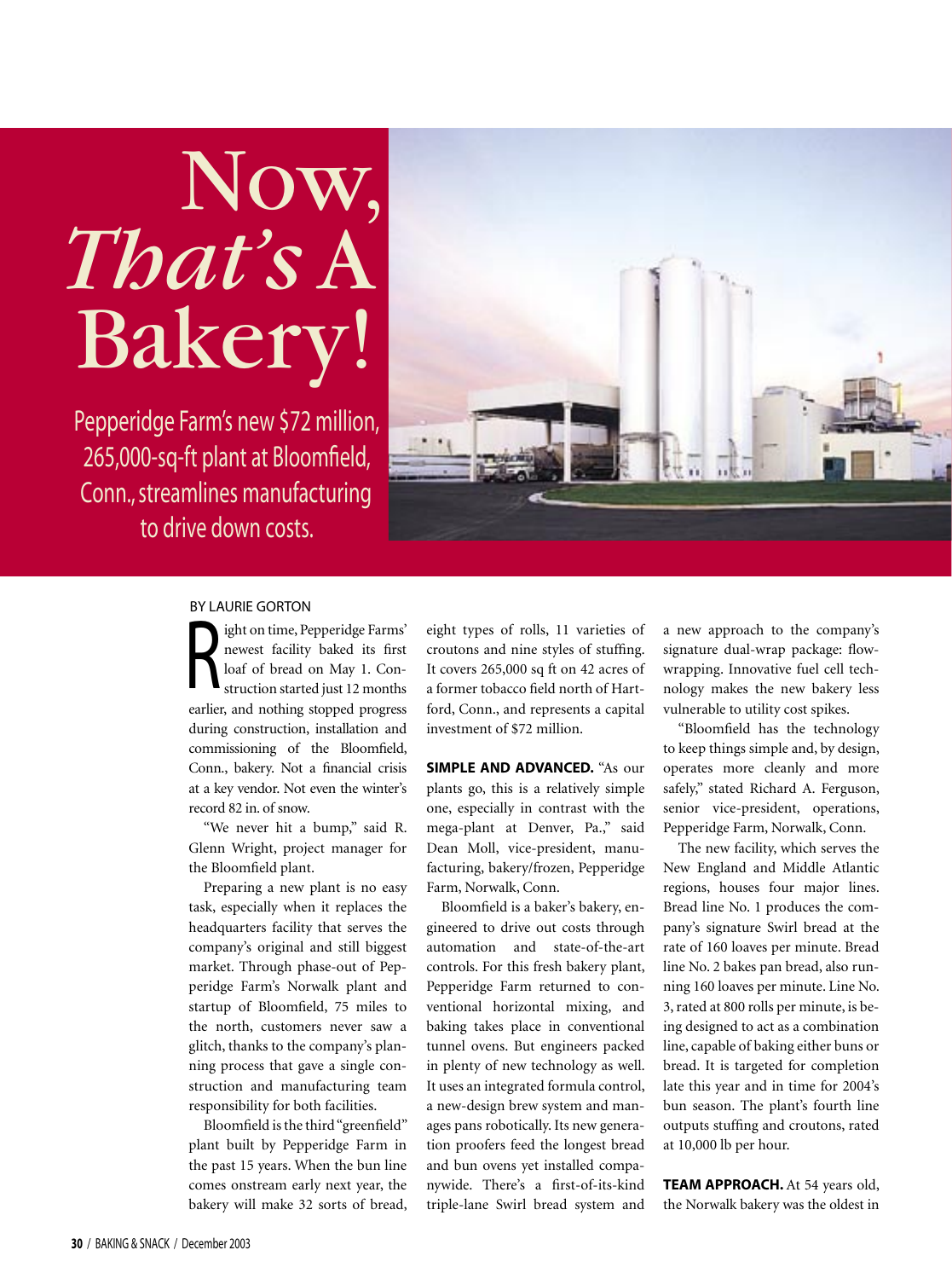the Pepperidge Farm system. Despite upgrades, its lines relied heavily on manual methods, and the multistory layout was not compatible with the new automated technology responsible for the big gains in productivity at the company's other bakeries. Faced with deteriorating infrastructure and potential safety issues, management reluctantly made the decision to replace the bakery.

David Watson, vice-president of corporate engineering, described how Pepperidge Farm evaluated the existing facility and considered copacking and retrofitting options. The

 $\nabla$  New tunnel ovens, the longest yet installed by Pepperidge Farm in a fresh bakery, can bake 160 loaves of pan bread per minute. DAN PEARCE PHOTOGRAPHY

decision, however, went to building a new greenfield bakery. "Our target areas included New York and New Jersey as well as Connecticut," he said. In all, more than 60 sites were considered, with Bloomfield earning the nod. It offered not only good transport access and future expansion capabilities but also was just 75 miles away from Norwalk, the old plant and the company's headquarters offices.

Mr. Moll and his staff put together the startup teams, taking a crossfunctional approach that blended engineering, formulation, personnel, installation and production skills. Four teams were created. The engineering team was tasked with building and process design plus facility construction and equipment



installation. The product transition team provided product contingency planning. The people transition team managed training, employee communications plans and hiring. And the startup and commissioning team was responsible for startup coordination planning with vendors, as well as R&D, QA, engineering and plant operations.

Pepperidge Farm also benefited from the expertise of outside sources it chose for the bakery. The Facility Group, Smyrna, Ga., took care of preliminary engineering design services and final engineering services for the base building, and it used Suitt Construction, Greenville, S.C., for construction services for the base building. The Dennis Group, Springfield, Mass., assisted with control system integration services, and The Henry Group, Greenville, Texas, managed bakery equipment installation services.

**CRITICAL DATES.** The bakery was fast-tracked. Pepperidge Farm announced plans for the new site in October 2001, and by February 2002, all equipment had been ordered. The company closed on the Bloomfield site April 30, 2002. Construction started the next day.

"The plant went up very quickly and was under roof by October, right before the bad weather set in," Mr. Ferguson said. "And we hit all our construction and process milestones."

Installation of processing equipment took place during the winter months.

"At one point, we had 270 people on site doing construction and equipment installation," said Mr. Wright. "The building proceeded from ingredient handling through packaging. The silos were the first to come in, then the mixers and the oven room. The severe winter of 2002 was a big challenge, but the contractors and vendors handled it well.

In all, Mr. Wright described the new bakery as a "fantastic team effort."

The first bread line started up in May, followed by line No. 2 in June, "as scheduled," according to Mr.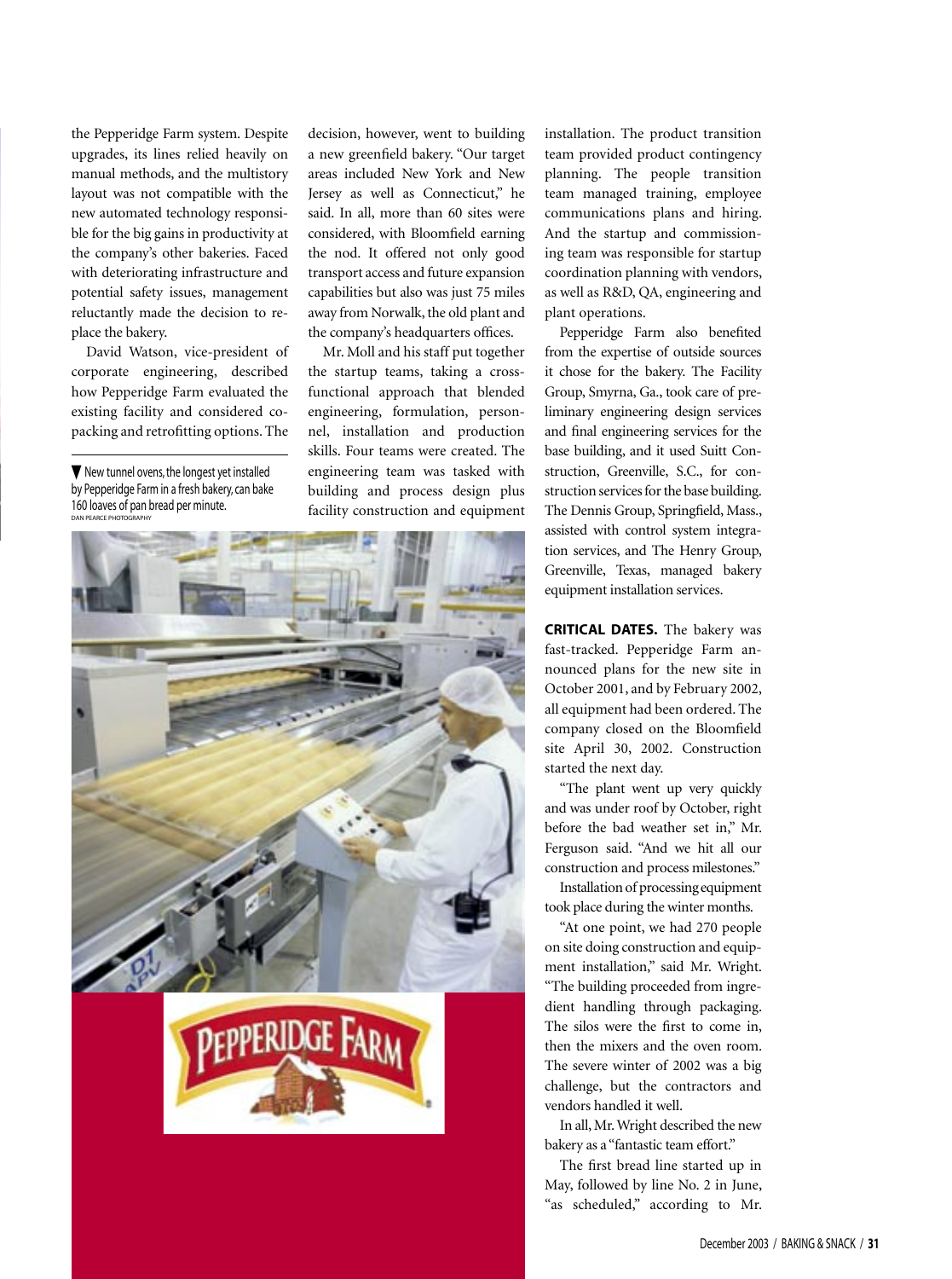

▲ The recipe management system (RMS) delivers bulk dry and liquid ingredients automatically to mixers. DAN PEARCE PHOTOGRAPHY

Wright. The crouton line followed in mid-June.

Pepperidge Farm assembled the Bloomfield management team before breaking ground for the new plant and brought its members into the Norwalk facility. Plans also called for simultaneous production at both locations during an overlap period of five months. To manage both bakeries, Mr. Moll tapped William (Bill) Livingstone who started his career at Norwalk before transferring to Lakeland, Fla.

"The Bloomfield operations team participated as decision makers for the new facility, what it would look like, what speeds it would run, what staffing it would have," Mr. Ferguson explained. "Corporately, we laid out the plant and then gave the plans to the staff to fine-tune."

Pepperidge Farm explained skill requirements for the new bakery to the company's Norwalk hourly workers. It offered training and skill improvement classes. Mr. Moll described the results: "It's a point of pride with us that many of our people from the oldest plant in our system were able to accept the challenge of coming to our newest one."

**QUALITY START.** Because the Bloomfield startup was so smooth, Norwalk shut down July 26, earlier than scheduled.

"We knew we had quality from day No. 1 at Bloomfield because of the system we put in," Mr. Moll said. "We ran every SKU and got agreement on all of them.

"The second hurdle was customer service," he continued. "By the first week of August, we were at 97% on our customer service ratings; in September, it was 98%, and by October, it was 99.5%. *And* we grew in sales by 7.5%, too. This is our largest service

area, and we were able to accomplish our quality and service goals in a very short period of time."

The third aspect of the project, Mr. Moll observed, was commitment to corporate goals. "We knew we had to be fast on the uptake here," he explained. "This is our No. 1 service area, from the standpoint of history as well as product. We had to provide top-notch service during a growth quarter for our company."

"The Norwalk bakery had three bread lines, and here there are only two," observed Bill Livingstone, plant manager. "Yet now six months into the new plant, and running two, not three, shifts, we already outproduce the old bakery by 25%."

**WALLS AND LAYOUT.** As at Lakeland and Denver, plant construction at Bloomfield used precast concrete and an open structure design. All three plants feature straight-line layouts, with ingredients entering at one end and finished product exiting at the other. Expansion can take place along the northern wall because the only piece of critical equipment that would have to move is the catalytic oxidizer.

Experience with the previous plants prompted improvements for this project, according to Mr. Wright. For example, a wide corridor runs the length of the plant, isolating office areas from the production floor. It's actually there to provide access for forklift trucks so they need not move through critical processing zones. Another difference is the canopy over the ingredient delivery dock, sheltering this operation during rainy or inclement weather.

**THE RIGHT MIX.** Bloomfield's bulk flour and minor/micro system, a Shick Tube-Veyor installation, consists of six 175,000-lb flour silos — two for standard patent, two for short patent, one for whole-wheat and one for multi use. The flour unloading station employs primary sifting capable of processing 40,000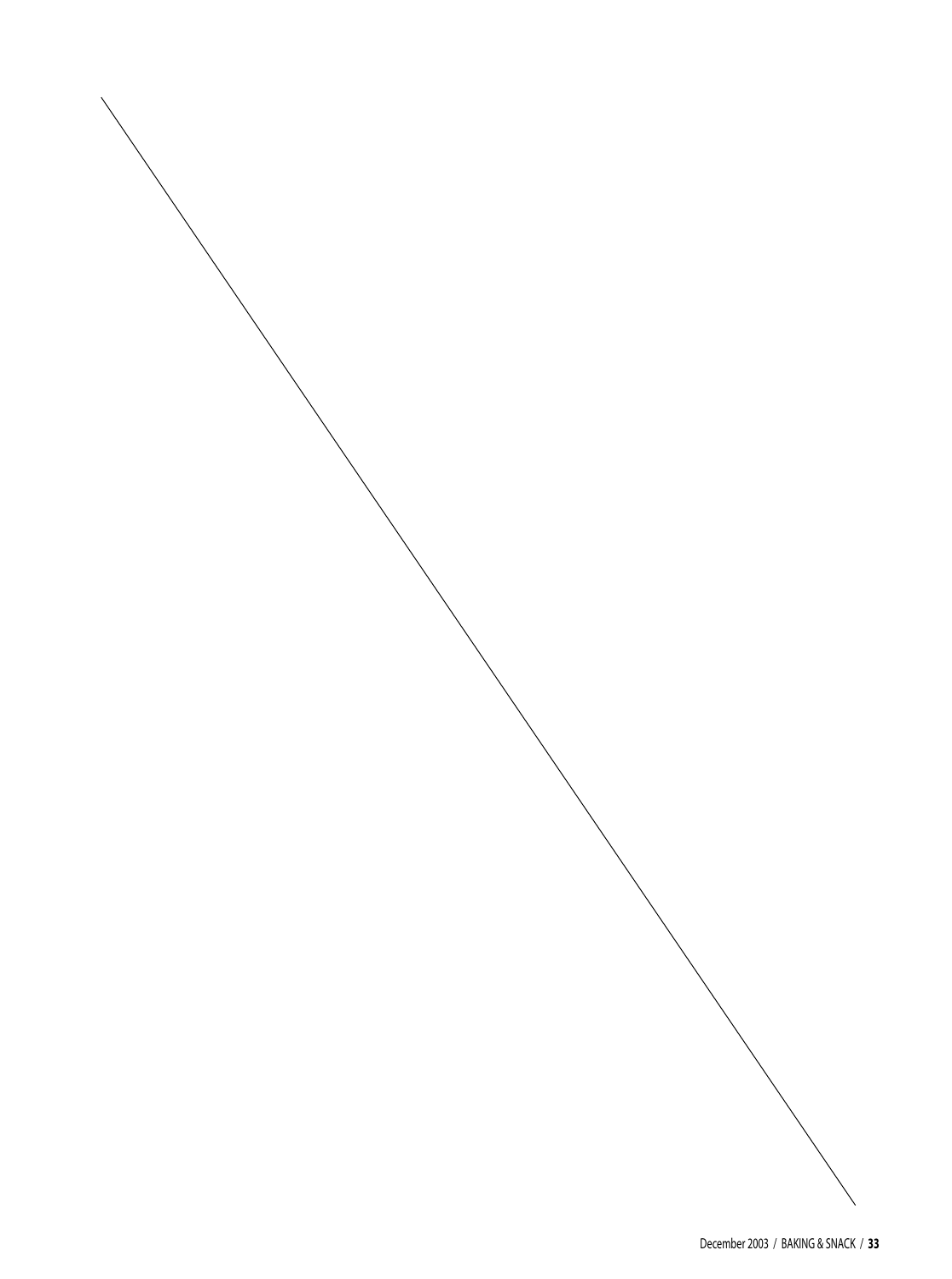lb per hour. Entolators and Great Western Tru-Balance sifters safeguard flour supplies.

Six 7,000-lb bins are assigned to minor ingredients and a dump station supplies them with wheat gluten, rye flour, rye meal, rolled oats, granulated sugar and rye sour. The design will accommodate a future super-sack system. Because the bakery handles some allergenic ingredients, its layout isolates these raw materials to a separate hand dump station and sifter.

Liquid handling is equally well automated. Three 10,000-gal bulk tanks manage supplies of shortening, corn syrup and canola oil (for seasoning stuffing products). Cream yeast stores are handled by a temperature-controlled, recirculating system with two 6,000-gal tanks.

A new-design brew system, also from Shick, allows operators to "dial in" the desired flour percentage. At peak capacity, it will generate 16,000 lb of brew per hour. Two 9,000-lb tanks hold brew.

"We had experience with a smaller brew system for rolls at the Lakeland plant," Mr. Wright reported, noting that Denver also uses brew for its rolls and bread. "The brew system was a major decision because Norwalk used straight dough methods. We did look at sponge-and-dough, trough fermentation, including high-rise systems, and continuous mix."

"Brew is a quality improvement we implemented here," Mr. Livingstone noted. "It provides nice texture and flavor to our products."

"We went with horizontal mixers, as we had at Norwalk," Mr. Wright continued. "And some products need a bit of floor time. This style of mixing provided that flexibility." The bakery currently uses four Peerless 2,500-lb mixers, two on each bread line. Buns will be mixed in Benier Diosna mixers, equipped with carbon-dioxide bowl cooling systems.

Peerless also supplied the ramand-knife divider for line No. 2.

Ram-and-knife dividers supply

the Swirl bread line. It feeds dough into the Moline three-lane system, a first-of-its-kind system. Other Pepperidge Farm plants use two-lane designs. Bread dough travels along the makeup line as thick strings to be sheeted, coated with flavored toppings and curled before being cut into single-loaf lengths and dropped into baking pans.

Dough for conventional pan breads runs through APV Baker intermediate proofers and is shaped on APV Baker straight-grain moulders. Buns will be made up on an AMF Bakery Systems 6-pocket Pan-O-Mat. The bun line will include a Burford pan oiler and pan shaker, while each of the bread lines has a Burford seeder/topper/water splitter.

**PAN ROBOTS.** "Pan handling at Bloomfield is substantially different from anything we have elsewhere," Mr. Wright noted. The bakery uses 12 different pans, totaling 25,000 in all, supplied by American Pan and stacked within a 3-tier rack. Bakery engineers laid out a robotic pan storage and handling system using five ABB robots. All three lines share the same system. Magnetic end effectors pick up pans, stored upside-down to minimize contact damage, and insert or remove them from the system at rates up to 33 per minute. The pan system also handles lids.

"This system gives us enormous labor productivity," Mr. Ferguson said, noting that only one operator is needed to manage all three lines. It also materially improves worker safety.

**CONVEYORIZED.** Two APV Baker new-generation conveyorized proofers handle bread doughs, the first

▼ The liquid brew system at Bloomfield launches a new technology for the baker and vendor alike. DAN PEARCE PHOTOGRAPHY

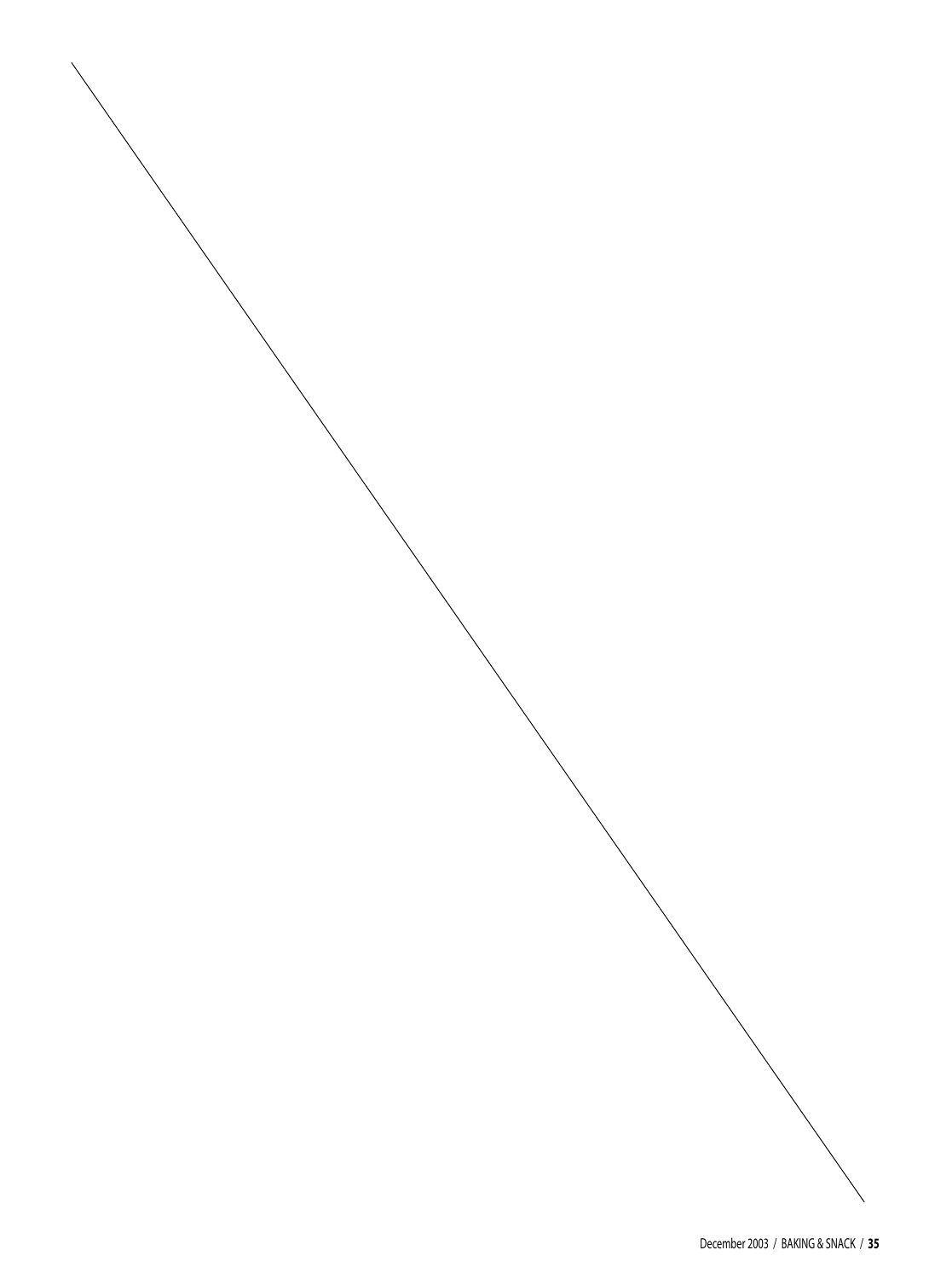

**▲** To keep up with oven speeds, Pepperidge Farm turned to flow-wrapping for its signature inner wrap on sliced bread. Loaves then feed into a dual-lane bagger. DAN PEARCE PHOTOGRAPHY

time Pepperidge Farm has used this method. "This is another big difference for Bloomfield, since we use rack or tray proofers at our other plants," Mr. Wright said. The conveyorized systems, which Pepperidge Farm terms "racetrack-style" designs, are married to APV Baker tunnel ovens, and at 13-ft wide and 122-ft long, these are the longest ovens yet used for bread by the company. Each bread oven will bake 12,000 lb per hour at peak output.

"The racetrack proofers are more predictable than the old rack-style proofers," Mr. Livingstone stated. "They are also easier to access and to maintain. Consistency in proofing means consistency in baking. And conditions are right where they should be."

When the bun line is installed, the bakery will add a third conveyorized proofer. It already has the tunnel oven in place, the same size as the

bread ovens and capable of baking 6,000 to 9,000 lb of buns per hour. Exhaust systems for all three ovens and the dry product line's dehydrator link to the bakery's catalytic incineration system.

Bakery engineers also adopted a conveyorized method for bread cooling, housing three I.J. White spiral cooling systems inside temperatureand-humidity-controlled enclosures.

**FLOW-WRAPPING.** Because bread lines would output 160 loaves an hour, engineers faced a quandary in designing the packaging system. Pepperidge Farm spotlights the premium quality of its breads by giving them a protective inner wrap, but the over-wrappers normally used would be too slow.

"That 160-loaf-per-minute rate drove us to look at other options," Mr. Wright said. "We opted for new technology: the flow-wrapper. This was quite a large departure from our previous technologies."

Bloomfield features four Cavanna flow-wrappers, two per bread line and each operating at 80 loaves per minute. They are fed by UBE dualloaf slicers, a new design for the manufacturer. "We wanted to keep the blade speed at Bloomfield consistent with our other bakeries," Mr. Wright explained, which cutting two loaves at a time accomplishes.

Loaves enter the flow-wrapper, a horizontal f/f/s packaging system, and are enveloped by a continuous sheet of polypropylene film. The machine forms a fin seal along the bottom and at each end. The technology is new not only to Pepperidge Farm but also marks its first-ever U.S. application for pan bread.

"We were able to achieve the speeds we needed," Mr. Wright noted. "Also, the fin seals offer an easyopen feature that our marketing people and customers really like."

The over-wrapped loaves speed along to four Formost Packaging dual-lane baggers, two per oven line, where the outer polyethylene bag is added. Mettler Toledo checkweighers verify bag weight, and Markem package coding systems add sell-by and lot information.

**CONTROL SCHEME.** Pepperidge Farm managers described the Bloomfield bakery's system of computer controls as much simpler than those used by the company's previous new plants. In fact, this is more a function of a vastly improved interface than the actual hardware employed. Bloomfield uses some of the most sophisticated process control equipment available and features the most extensive network design of any Pepperidge Farm plant, according to Harry S. Pettit, manager of systems engineering for the company's corporate engineering group.

As he outlined, control communications take place through an Ethernet fiber optic backbone. "We chose fiber optics because of the sheer length of the plant," he noted.

Variable-frequency drives are standard, and Allen-Bradley PLCs operate some plant-floor machinery. A Rockwell Automation DeviceNet manages drives and motors,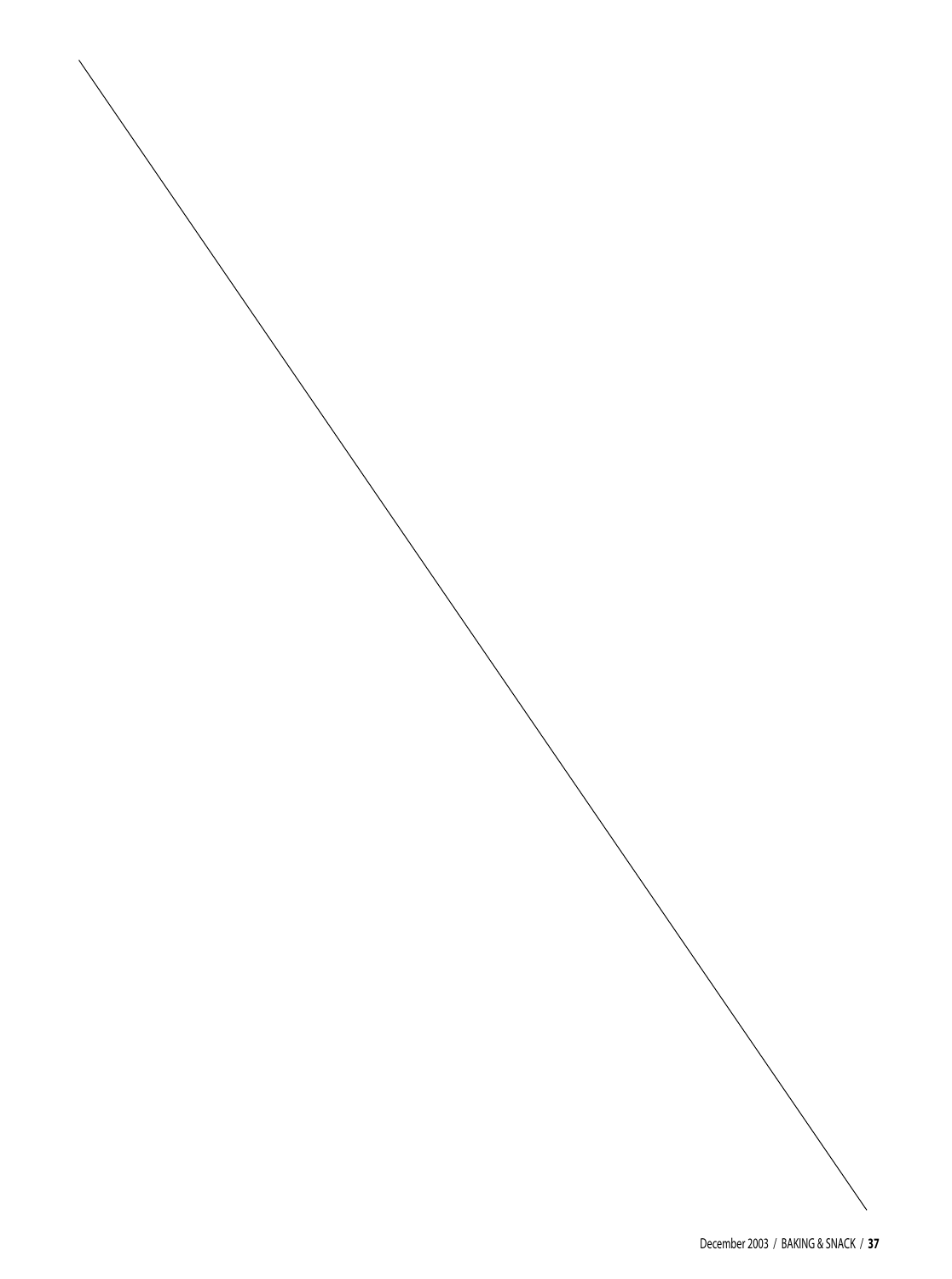

while its ControlNet coordinates plant floor distributed I/O. Strong-Arm Technologies flat, touch-screen displays throughout the plant are the standard operator interface. But one of the key differences in the control scheme here is the bakery's use of Advantech MBPC-5820 Thin Client PCs on floor equipment.

"We first tested 'thin client' technology at Lakeland," Mr. Pettit said. "A thin client PC is essentially a small PC with no moving parts. It's cheap and easy to maintain. All programs reside in the servers we keep in an environmentally controlled room. If one of the PCs on the floor goes bad, we just pull it out, throw it away and plug in a new one. Changeover is a matter of a few minutes instead of an hour."

The bakery operates five primary servers: one for each line, one for the energy system and one to handle licenses and backup. "Redundancy is something we did to eliminate the potential for a catastrophic failure," Mr. Pettit explained. "With automatic backup, the operators don't even notice a switchover.

To promote better in-plant com-

munications, Bloomfield equipped plant-floor operators and managers alike with Nextel walkie-talkie systems, even though the plant floor is equipped with phones. "This is the first plant where the hourly staff has this equipment," Mr. Moll said. "We are so spread out here, and these are much easier to hear than the usual loudspeaker paging systems."

**FUEL CELL FIRST.** The new bakery achieved another milestone: It is the first manufacturing plant in Connecticut to adopt fuel cell technology to manage its utility costs.

"Because of the relatively old utility infrastructure here in Connecticut, we pay rates somewhat higher than elsewhere in the country," Mr. Pettit explained. "And these costs continue to rise, so we looked at alternative energy sources. One day, while we worked on this problem, we received